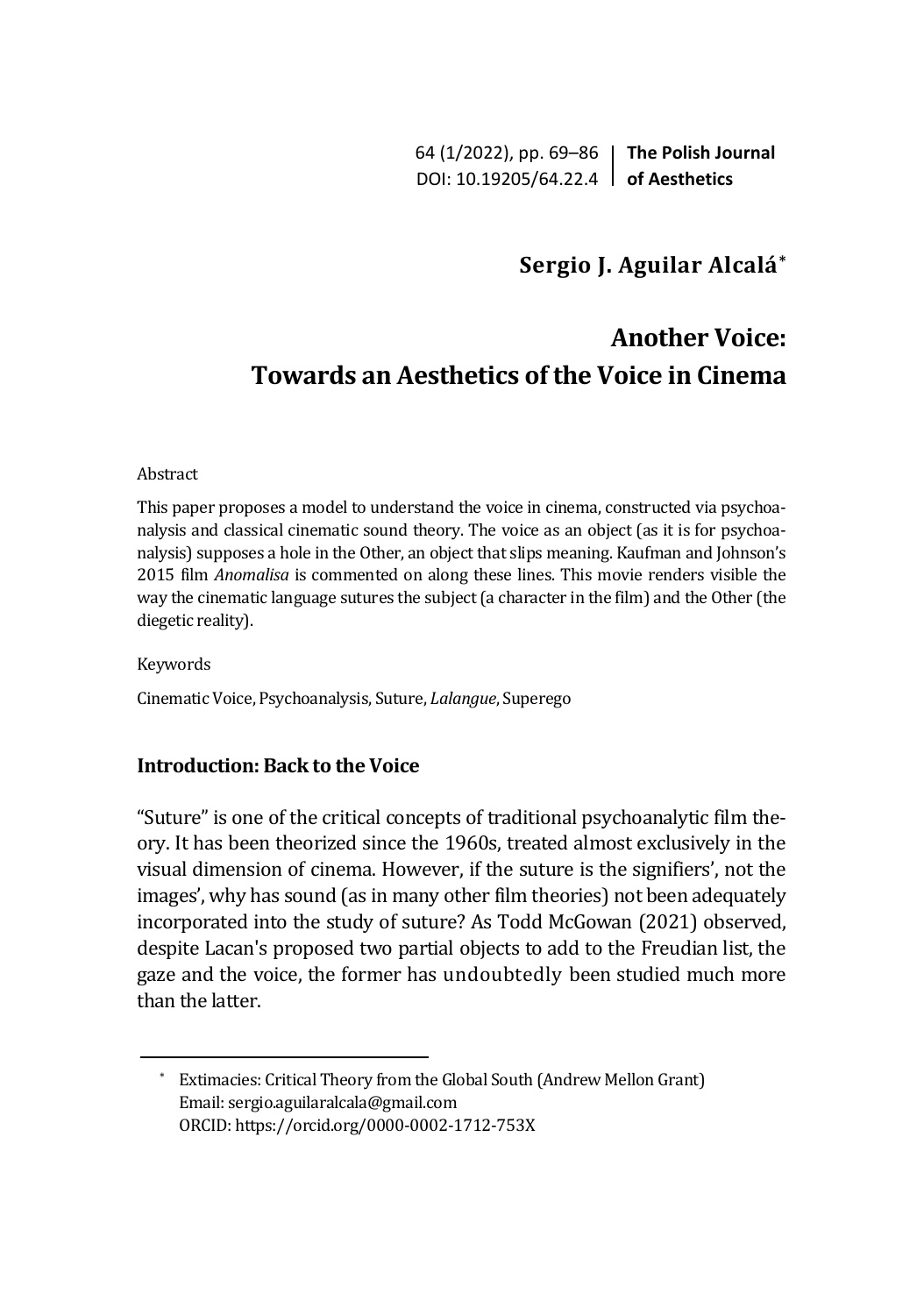At the turn of the century, Slavoj Žižek (2001) proposed a new study of sutures beyond its classical articulation as a shot plus its counter-shot.<sup>1</sup> Žižek proposed a suture within the same shot. Žižek's account, although very complex and innovative in discussing the concept, still dwells almost exclusively on the visual realm.<sup>2</sup> We can continue this work, pointing to another, the more complex suture that goes even beyond the discussions of one or two shots: the suture between the diegetic reality and the character's subjectivity; i.e., the moments within films where the frontier between "objectivity" (in terms of the cinematic reality, the diegesis) and "subjectivity" (in terms of what the character sees and hears) is erased. This instance can be called *a singular experience suture*, which includes evident hallucinations in just a few scenes<sup>3</sup> to the whole film built upon this collapse. Furthermore, to bring the voice to the front of the discussions on suture, I would like to propose a reading of what a singular experience suture would be when embedded in the auditive dimension of a film: Charlie Kaufman and Duck Johnson's 2015 animation piece *Anomalisa*. This movie proposes an extraordinary aesthetic experience in the auditive field and might introduce us to a reflection of what a voice is for cinema, a psychoanalytic approach, and even a phenomenon like love.

\_\_\_\_\_\_\_\_\_\_\_\_\_\_\_\_\_\_\_\_\_\_\_\_\_\_\_\_\_\_\_\_\_\_\_\_\_\_\_\_\_\_\_\_\_\_\_\_\_\_\_\_\_\_\_\_\_\_\_\_\_\_\_\_\_\_\_\_\_\_\_\_\_\_\_\_\_\_\_\_\_\_\_\_\_\_\_\_\_\_\_\_\_\_\_\_\_\_

Thus, I will start this text by commenting on the different voices we can discern in cinematic language. Then, I will introduce the concept of the voice as an object for psychoanalysis, which will lead us to the Lacanian *lalangue*. In opposition to this, the voice of the superego is discussed. These two manifestations of the voice, the nonsensical *lalangue* and the commanding voice of the superego offer us an intricate relationship that confronts the protagonist of the movie to the nature of love. It is argued that the voice is the possibility of a choice: a choice between the other and the Other, and this choice has strict aesthetic and ethical consequences.

<sup>&</sup>lt;sup>1</sup> For an introduction to this debate, see the classical text by Heath (1977).

<sup>2</sup> The very honorable exception are the pages dedicated to Hans-Jürgen Syberberg's *Parsifal*(Žižek 2001, 40-42).

<sup>&</sup>lt;sup>3</sup> One of the most popular types of this collapse between diegetic reality and the character's subjective experience is in *Dumbo* (1941): in the famous scene where him and the little mouse get drunk and hallucinate of pink elephants, it is evident for the spectator that within that diegetic reality there are no pink elephants, but that we see this scene in the film *as through Dumbo's singular drunk experience*.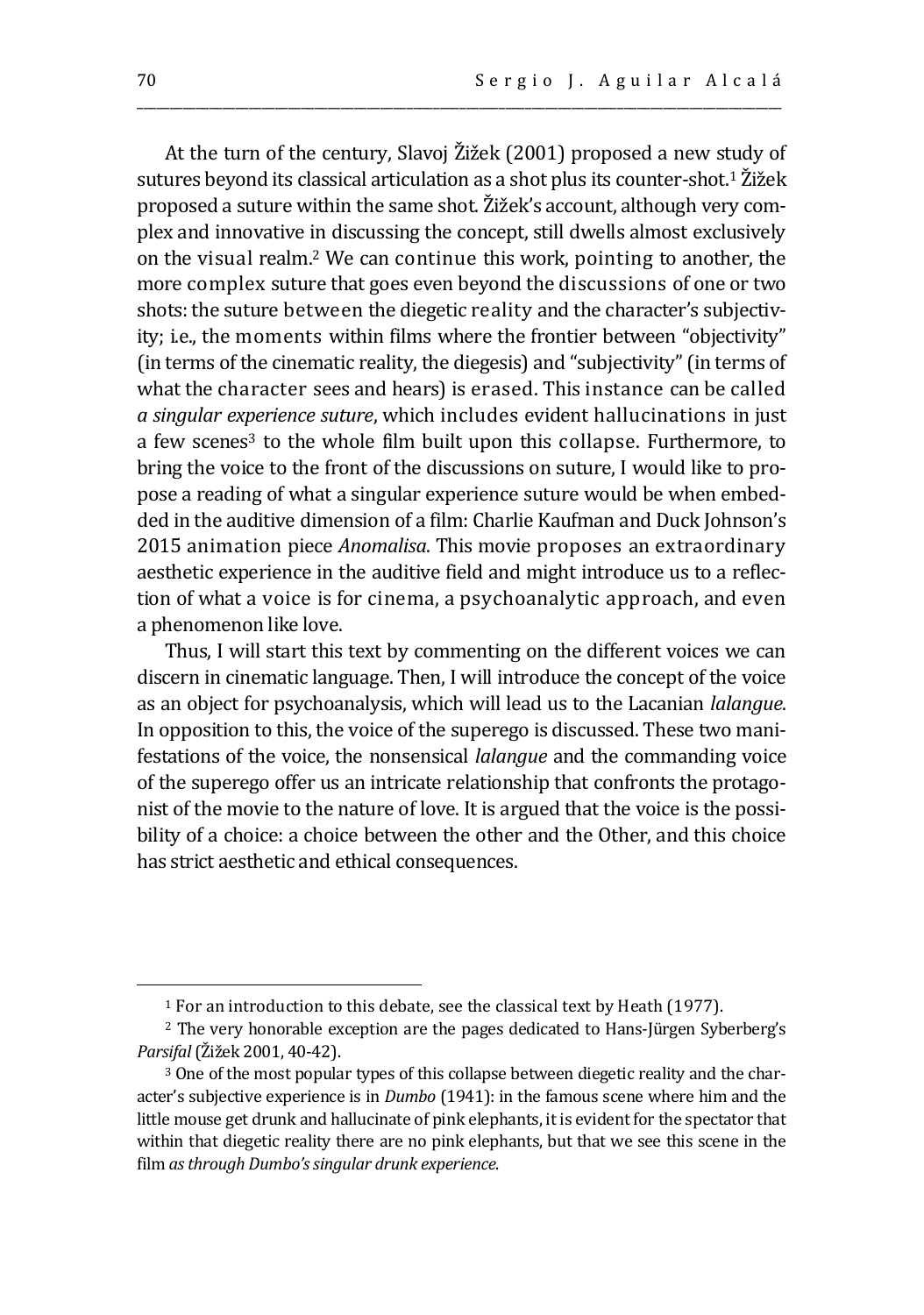#### **The Cinematic Voice**

A collection of voices, in which we can barely discern what they are saying, opens *Anomalisa* over a black screen. There is a distinctive, subtle laugh among them. Michael, our protagonist, is on a plane. He takes a pill (we have the first close-up of a mouth) and opens a folded letter. A sort of phantasmatic woman appears over the letter and starts speaking, reading a hostile message directed to Michael.

\_\_\_\_\_\_\_\_\_\_\_\_\_\_\_\_\_\_\_\_\_\_\_\_\_\_\_\_\_\_\_\_\_\_\_\_\_\_\_\_\_\_\_\_\_\_\_\_\_\_\_\_\_\_\_\_\_\_\_\_\_\_\_\_\_\_\_\_\_\_\_\_\_\_\_\_\_\_\_\_\_\_\_\_\_\_\_\_\_\_\_\_\_\_\_\_\_\_



Fig. 1-2. *Anomalisa* (Kaufman and Johnson 2015, 00:02:44; 00:03:03)

Already here, we have complex issues to tackle regarding what is a voice for cinema: the first and most evident answer is that it is the voice that corresponds to a character. Let us call this *a character voice*. This correspondence is a starting point where we can align *a* voice to *a* character.

Nonetheless, it is widespread to hear voices in cinema that do not conform as easily to a specific character. This commonness introduces us to the concepts of voice-off and voice-over.

There are two types of voice-off for Pascal Bonitzer (1986, 322-323). The first is the voice that we hear from a character within film space, but we cannot see them: the character is *in the diegetic space and time*, just *out of frame*. Let us be more precise than Bonitzer and call this first type a *voice-over*: a voice that is heard and *whose source is within the diegetic space and time but out of frame*.

The second type of voice-off for Bonitzer is what we can call (and the way I understand it in this paper) a proper *voice-off*: a voice that is heard and whose source, whether known or unknown, *is not in the same diegetic space and time as what we are seeing and hearing* is. The most common use of this is the narrator voice, who can be identified (like the future Alex, in Stanley Kubrick's *A Clockwork Orange*, 1971, who comments on these events in his past that we see in the movie), or is not identifiable (like the narrator in Alfonso Cuarón's *Y tu mamá también*, 2001, who never identifies himself and tells us about past and future events unknown for the characters).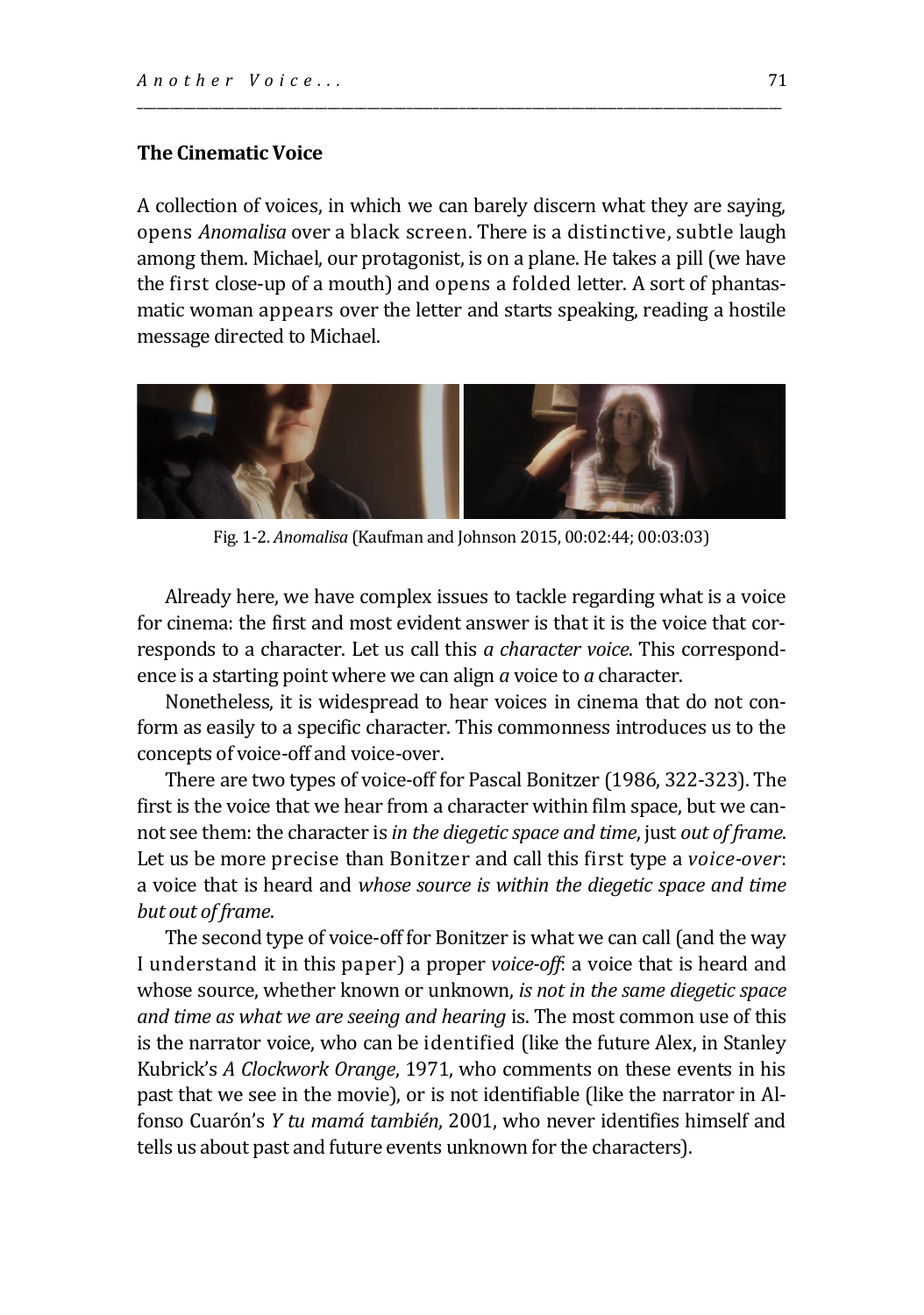What is noteworthy is that these voices cannot be understood outside the notion of diegetic reality.<sup>4</sup> The voice creates a sort of suture between the character's interiority and the diegetic world's exteriority (just like our own voice, in the world outside the movies, does). The voice is a band-aid that closes the gap between the character's body and the reality outside that body. For such reason, distinguishing between cinematic voices allows us to see that the body constituted in cinema is "a *phantasmatic* body"<sup>5</sup> (Doane 1986, 335).<sup>6</sup>

\_\_\_\_\_\_\_\_\_\_\_\_\_\_\_\_\_\_\_\_\_\_\_\_\_\_\_\_\_\_\_\_\_\_\_\_\_\_\_\_\_\_\_\_\_\_\_\_\_\_\_\_\_\_\_\_\_\_\_\_\_\_\_\_\_\_\_\_\_\_\_\_\_\_\_\_\_\_\_\_\_\_\_\_\_\_\_\_\_\_\_\_\_\_\_\_\_\_

Thus, we have three voices: (1) character voice, (2) voice-over, and (3) voice-off. A voice might even evolve among these three stances: a character within the frame starts speaking, telling us about a dream they had (character voice); as they do, the camera pans to the open window to their left, leaving them out of the frame although we can still hear their voice (voice-over), and we have a transition to see their dream, yet still hear their voice (voiceoff). So far, these three different voices can be distinguished with not too much difficulty.<sup>7</sup>

*Anomalisa* is not a film that is clarified with these distinctions. Take the folded letter Michael "reads" as an example: yes, he is reading the letter, but the voice we hear is from Bella, the author, who appears as a phantasm over the paper: it is a kind of combination between a voice-off (she is not in the

<sup>7</sup> Of course, an exposition on the voice in cinema perhaps is incomplete, or näive, if it does not tackle Michel Chion's famous book, *The Voice in Cinema*, and his concept of *acousmatization*. For Chion (1999, 18), an acousmatic sound is one that we can hear but whose source we cannot see. He even proposes the existence of an *acousmêtre*: an acousmatic being whose voice we can hear but whose presence is not visible in the screen. This might be the case for a voice-over, as the examples Chion himself gives (1999, 21-22). Chion reminds us that a narrator that is certainly no part of the film diegesis (like Cuarón's film) is not acousmatic, for the acousmatic presence "must, even if only slightly, have *one foot in the image*, in the space of the film" (Chion 1999, 23). Thus, the problem with Chion's concept is that even though he talks about an acousmatic being, he is in fact talking about a body (perhaps it should have been named *acousmacorp*, acousmatic body). I believe that *Anomalisa* truly proposes the existence of an *acousmêtre*: an *acousmatic being that has no body*.

<sup>4</sup> For a discussion regarding the concept of diegesis and other narrative levels, refer to Aguilar (2019).

<sup>5</sup> Doane's emphasis.

<sup>6</sup> Nonetheless, Doane is not considering here the radical concept psychoanalysis has for what the voice is. As will be emphasised later, in so far as the voice is taken as an object, it is not only in, or through, the realm of cinema where the body is phantasmatic, i.e., where the body and the voice do not seem to go together, but have and extimate, uncanny relation to each other.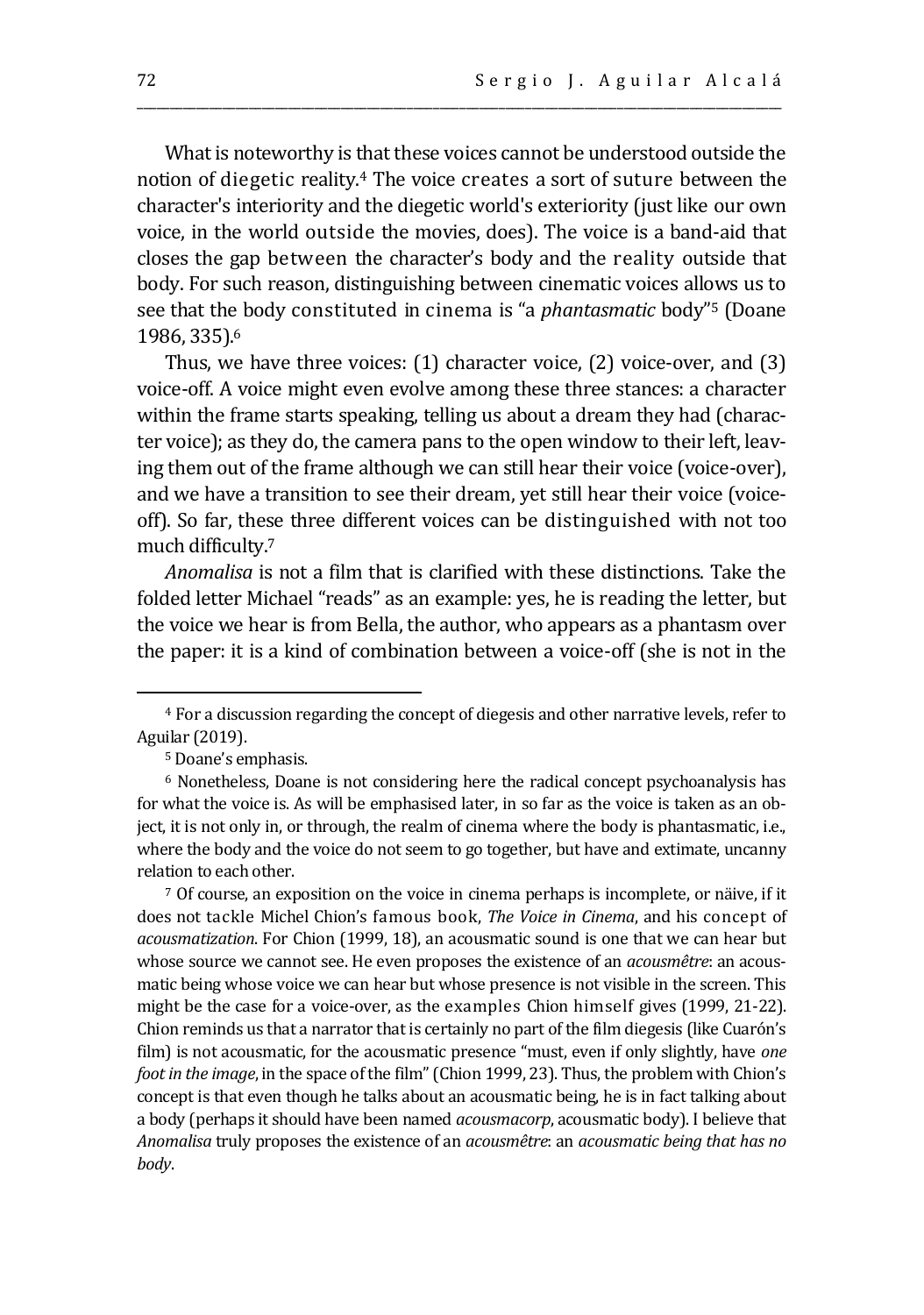diegetic space and time of the plane), and a character voice (she appears in the frame saying the content of the letter). The shot is interesting in its own, but it is not uncommon in films, and it is not what is so peculiar about *Anomalisa*.

\_\_\_\_\_\_\_\_\_\_\_\_\_\_\_\_\_\_\_\_\_\_\_\_\_\_\_\_\_\_\_\_\_\_\_\_\_\_\_\_\_\_\_\_\_\_\_\_\_\_\_\_\_\_\_\_\_\_\_\_\_\_\_\_\_\_\_\_\_\_\_\_\_\_\_\_\_\_\_\_\_\_\_\_\_\_\_\_\_\_\_\_\_\_\_\_\_\_

#### **The Voice of the Puppets**

The plane lands, and as Michael walks through the airport and gets into a taxi, we realize that all the faces are familiar: they are all the same face (with changes in the hairstyle), except Michael's, whose face is unique. Moreover, as we hear more and more voices, we realize we are listening to the same one: they all have the same voice, no matter sex or age. This sameness is the most important aesthetic decision of the film: our experience of *Anomalisa* and the plot itself is rooted in it. Indeed, this decision means a disturbance in the auditive dimension of the film, caused precisely by the use of the voice, just as McGowan described: "The voice is a disturbance of the aural field. It is the point at which sound ceases to align itself with signification and the partiality or noneutrality of the aural field becomes apparent" (2015, 77).



Fig. 3. *Anomalisa* (Kaufman and Johnson 2015, 00:04:37)

This generic voice compels us to wonder what *Anomalisa* is for the previous exposition on cinematic voices. In the first approach, we can say that, contrary to its typical use, this is a movie where *the voice-off is visible within the frame*, for there is no one who has their voice, but they all have *a generic voice* that stands for *a generic Other who speaks through them*. We should write this Other with capital O, in the same sense that psychoanalysis distinguishes between the other (people around us) and the Big Other (the sym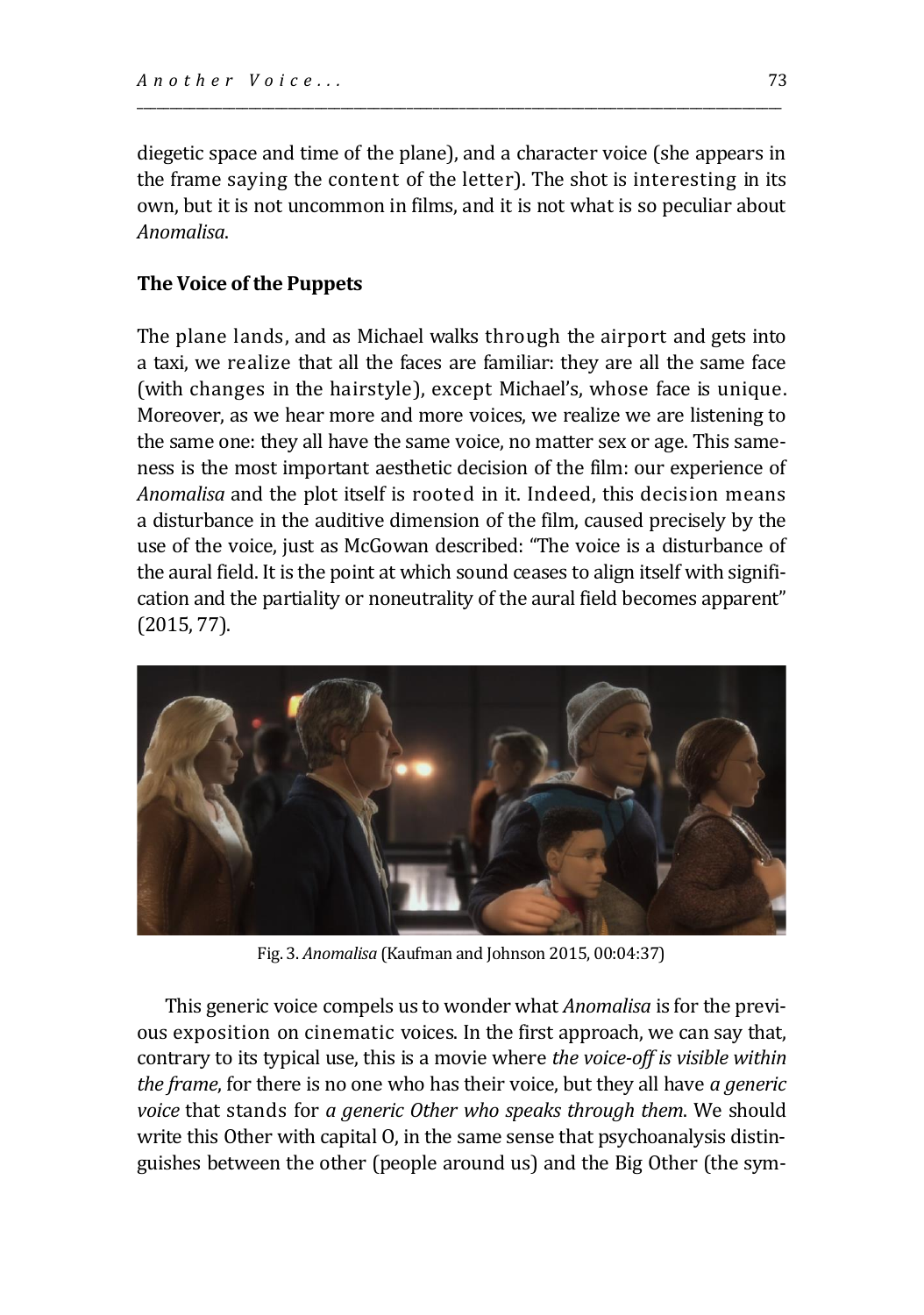bolic agency that creates the conditions for symbolic human life). The others and the Other are not two distinctly differentiated entities, for the latter is always incarnated in the former more often than not.

\_\_\_\_\_\_\_\_\_\_\_\_\_\_\_\_\_\_\_\_\_\_\_\_\_\_\_\_\_\_\_\_\_\_\_\_\_\_\_\_\_\_\_\_\_\_\_\_\_\_\_\_\_\_\_\_\_\_\_\_\_\_\_\_\_\_\_\_\_\_\_\_\_\_\_\_\_\_\_\_\_\_\_\_\_\_\_\_\_\_\_\_\_\_\_\_\_\_

This ambiguity is why psychoanalysis proposes a radical understanding of what the voice is. We do not have "our own voice" since our voice does not entirely belong to us. For psychoanalysis, an Other speaks through our bodies and voices, and the voice is not reduced to a phenomenon of sound or the study of sound as a physical phenomenon of speech. Studying the voice is not the same as studying phonetics. We speak within a symbolic structure that regulates what we say when we speak. The leftover of this process is the voice, "a nonsignifying remainder, something resistant to the signifying operations, a leftover heterogeneous in relation to the structural logic which includes it" (Dolar 1996a, 10).

If the voice does not entirely correspond to a body, there is a neverclosing gap between language and the body (Dolar 2006, 73). As a *remainder*/*leftover* (something we discard or throw away after doing something) and as a *reminder* (something that causes us to remember something), the voice never fits the body it supposedly comes from; it is the unavoidable *rem(a)inder* of the process of speech and signification. The voice is something that does not belong here, yet we cannot simply forget it. We might stumble upon the idea of "disembodied voices" in some analyses that take the voice as an essential axis (e.g., McQuinn 2014). The matter is more radical for psychoanalysis: the voice itself is always an object disembodied.

In *Anomalisa,* the voice does not fit the body. It is ethereal, it is shared by (almost) all individuals, yet it does not belong to any of them. It seems like they do not speak but *are spoken*. We cannot ignore the fact that they are puppets in a stop-motion movie because they are spoken (as will be exposed later, they are the phantasmatic puppets in Michael's way of dealing with reality).<sup>8</sup> We could risk the hypothesis that, once we understand the dynamics of the voice for humans, we can see why we are all puppets: there is a form of ventriloquism inherent to human speech.<sup>9</sup>

<sup>8</sup> For the concept of *marionnettes fantasmatiques*, phantasmatic puppets, see Boully (2008).

<sup>9</sup> The performances by Nina Conti, a ventriloquist that uses a monkey whose voice disappears when she goes to sleep, offers a succinct definition of the voice as a parasite, a remainder that lives inside of us (see BBC Studios 2014). Also, think of the recurring type of scenes in David Lynch's film that deal with this problem of the correspondence of a voice to a character: from the lip sync scene in *Blue Velvet* (1986) to the little man and the telephone at the party in *Lost Highway* (1997) to the Silencio club at *Mulholland Drive* (2001).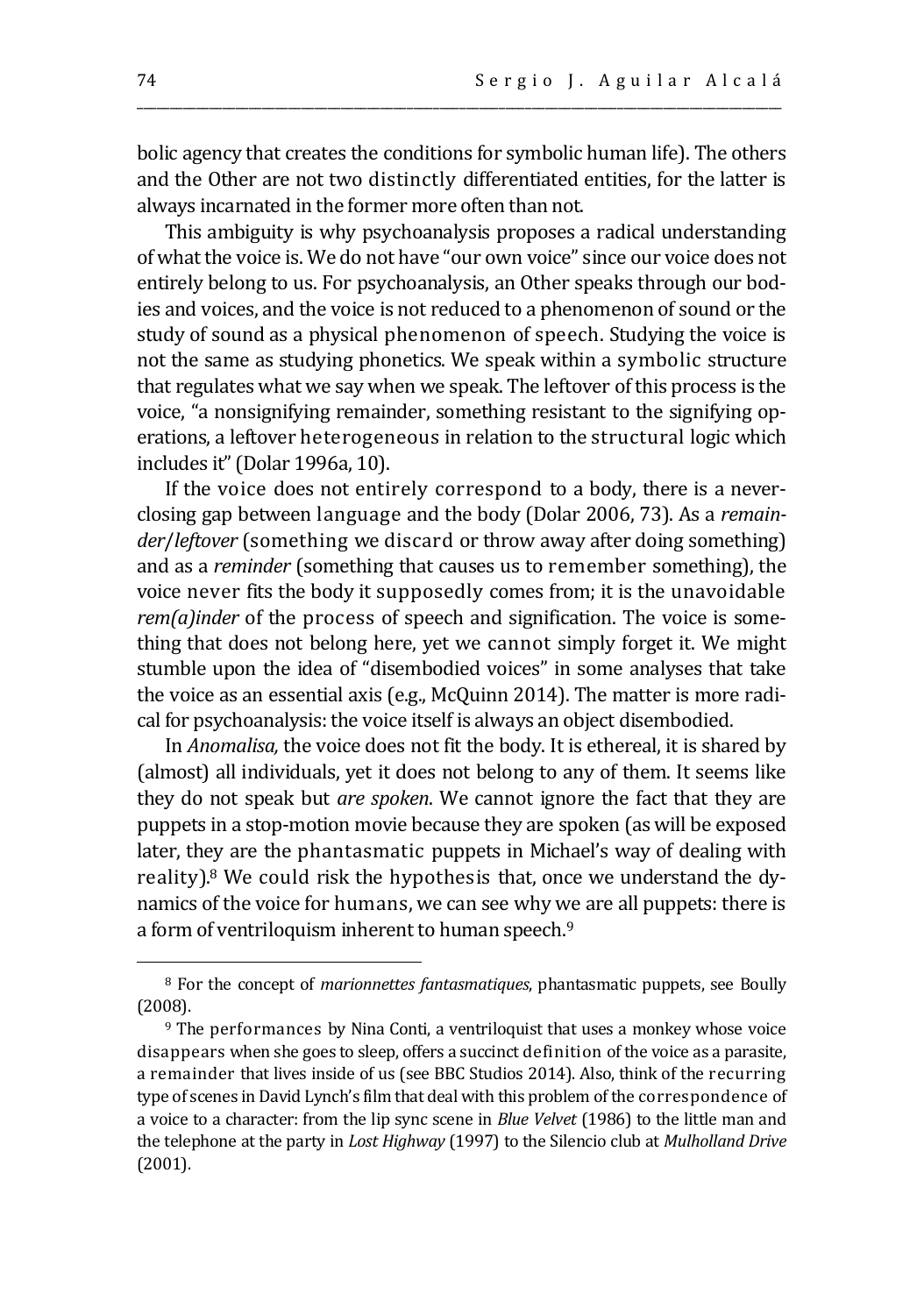When I say that we are spoken, I do not mean it sublimely or abstractly, but in a substantial daily experience. Notice the way politicians seem to repeat the same discourse over and over again ("I am working in favor of the people," "our Party defends our national values"); are they speaking? Or are they spoken through? Notice the way journalists say "they have to" ask a particular question at a press conference or how they describe themselves as "the voice of our readers"; who are they speaking on behalf of? Furthermore, notice our lapsus and parapraxes, the psychopathology of our everyday communication, when we say a word while meaning another. Who is speaking? Is it me or some Other inside of me who speaks through me? In Žižek's words (1996, 103): "I hear myself speaking, yet what I hear is never fully myself but a parasite, a foreign body in my very heart."

\_\_\_\_\_\_\_\_\_\_\_\_\_\_\_\_\_\_\_\_\_\_\_\_\_\_\_\_\_\_\_\_\_\_\_\_\_\_\_\_\_\_\_\_\_\_\_\_\_\_\_\_\_\_\_\_\_\_\_\_\_\_\_\_\_\_\_\_\_\_\_\_\_\_\_\_\_\_\_\_\_\_\_\_\_\_\_\_\_\_\_\_\_\_\_\_\_\_

Indeed, this is how we hear *Anomalisa*: a collection of individuals sharing the same monotonous, androgynous voice and face. There is a hole in the (cinematic) language made by the voice. This hole is the signification process's leftover, the rem(a)inder of our adaptation to the Symbolic order, a particular function that, according to Žižek (1996, 119), the voice introduces in our experience of the world.

#### **The Voice of the Machine**

Michael arrives at The Fregoli Hotel,<sup>10</sup> which continues the generic and monotonous aura of the film in its interior design. In the hotel elevator with the bellboy, Michael is already tired of something recurrent throughout the movie: small talk. The cab driver, the hotel receptionist, the bellboy, the waiter over the phone, the waitress at the bar: all of them, who are providing a service (keep in mind that Michael is a customer service expert), seem *compelled*, by a foreign power, *to talk* (about the weather, the airplane, the food), to say something in order to keep the silence away.

Michael looks for Bella, the letter's author, in the yellow pages. "I didn't recognize your voice," says Michael on the phone (how could he? She sounds just like the rest of the people). They arrange to meet at the hotel bar, where they have a nasty fight over the end of their past relationship.

Drunk, Michael goes to the sex shop close to the hotel, thinking it is a toy store. He seems intrigued by a particular item behind the counter: an ancient Japanese doll, partially broken in the face, half its body exhibiting the internal gears and wires.

<sup>10</sup> The Fregoli syndrome has been studied in psychiatry, and is described for a person who believes that different people are the same. A different syndrome is the Capgras one, where the same person seems to be many.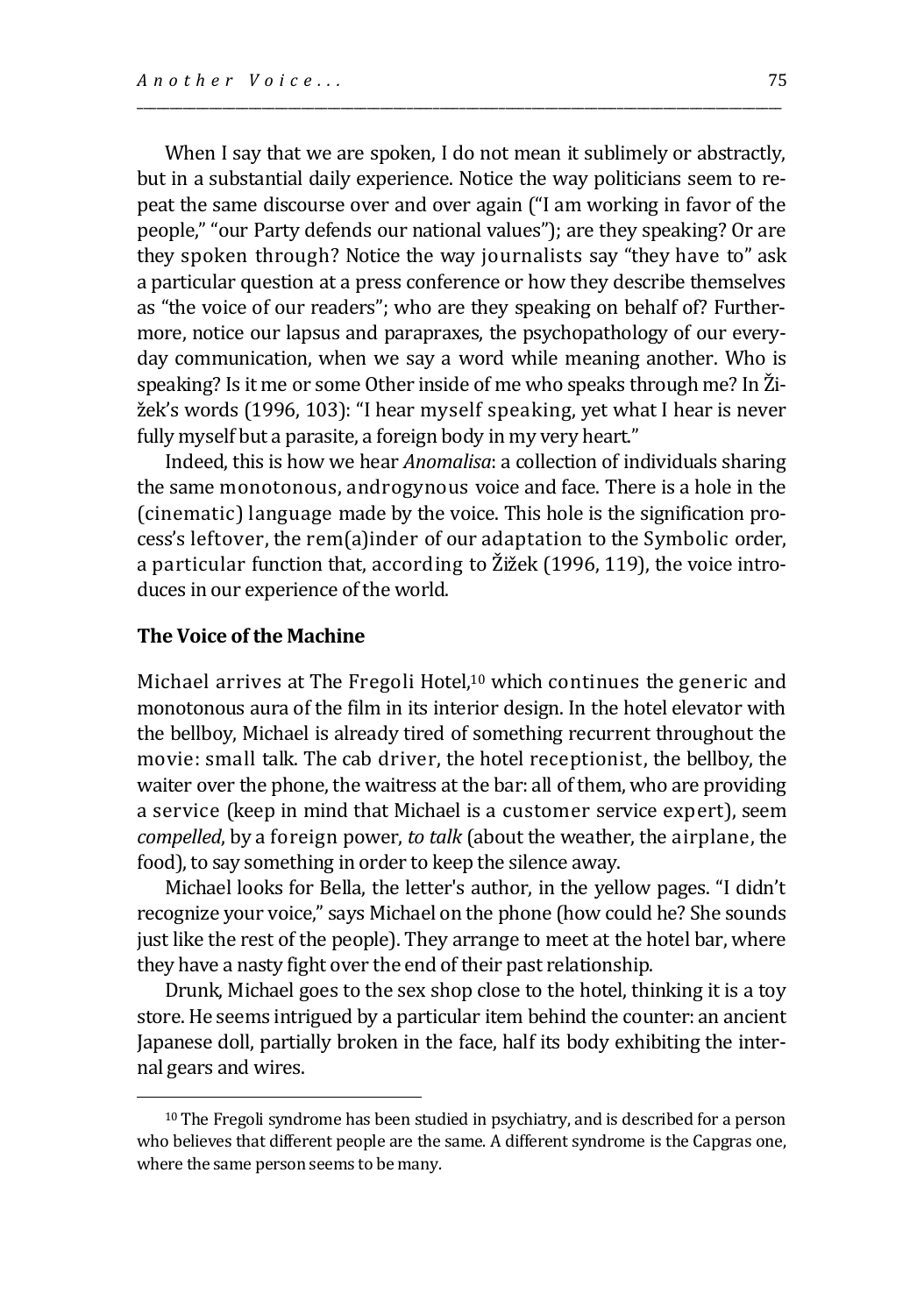

\_\_\_\_\_\_\_\_\_\_\_\_\_\_\_\_\_\_\_\_\_\_\_\_\_\_\_\_\_\_\_\_\_\_\_\_\_\_\_\_\_\_\_\_\_\_\_\_\_\_\_\_\_\_\_\_\_\_\_\_\_\_\_\_\_\_\_\_\_\_\_\_\_\_\_\_\_\_\_\_\_\_\_\_\_\_\_\_\_\_\_\_\_\_\_\_\_\_

Fig. 4-5. *Anomalisa* (Kaufman and Johnson 2015, 00:31:29; 00:33:26)

Back at the hotel, Michael looks in the mirror after a shower. A hallucination occurs. His face starts moving involuntarily as if the gears inside him were malfunctioning (just like the gears in the doll). His face starts to "peel off" right when he hears a woman, the third voice we hear in the film.

#### **The Voice of an Anomaly**

Michael is shocked, "someone else," he mutters. He goes to the hall, knocking on many doors until he finds Lisa, the distinctive voice owner and Emily's blonde friend. They tell Michael they are in town for his talk tomorrow, a conference on customer service based on a book he published, *Let Me Help You Help Them*.

The three of them go to the hotel bar to have drinks. On their way back to the rooms, Michael asks Lisa to have a private talk. They go to his room and start flirting. Michael notices Lisa's scar on her face. She does not want to tell him the story behind it, and she knows people find her ugly. Michael says she is extraordinary, but he cannot say why: "Your voice is like magic," he states. Lisa offers to sing Cindy Lauper's *Girls Just Wanna Have Fun*. Michael cries after she finishes the song.



Fig. 6. *Anomalisa* (Kaufman and Johnson 2015, 00:44:46)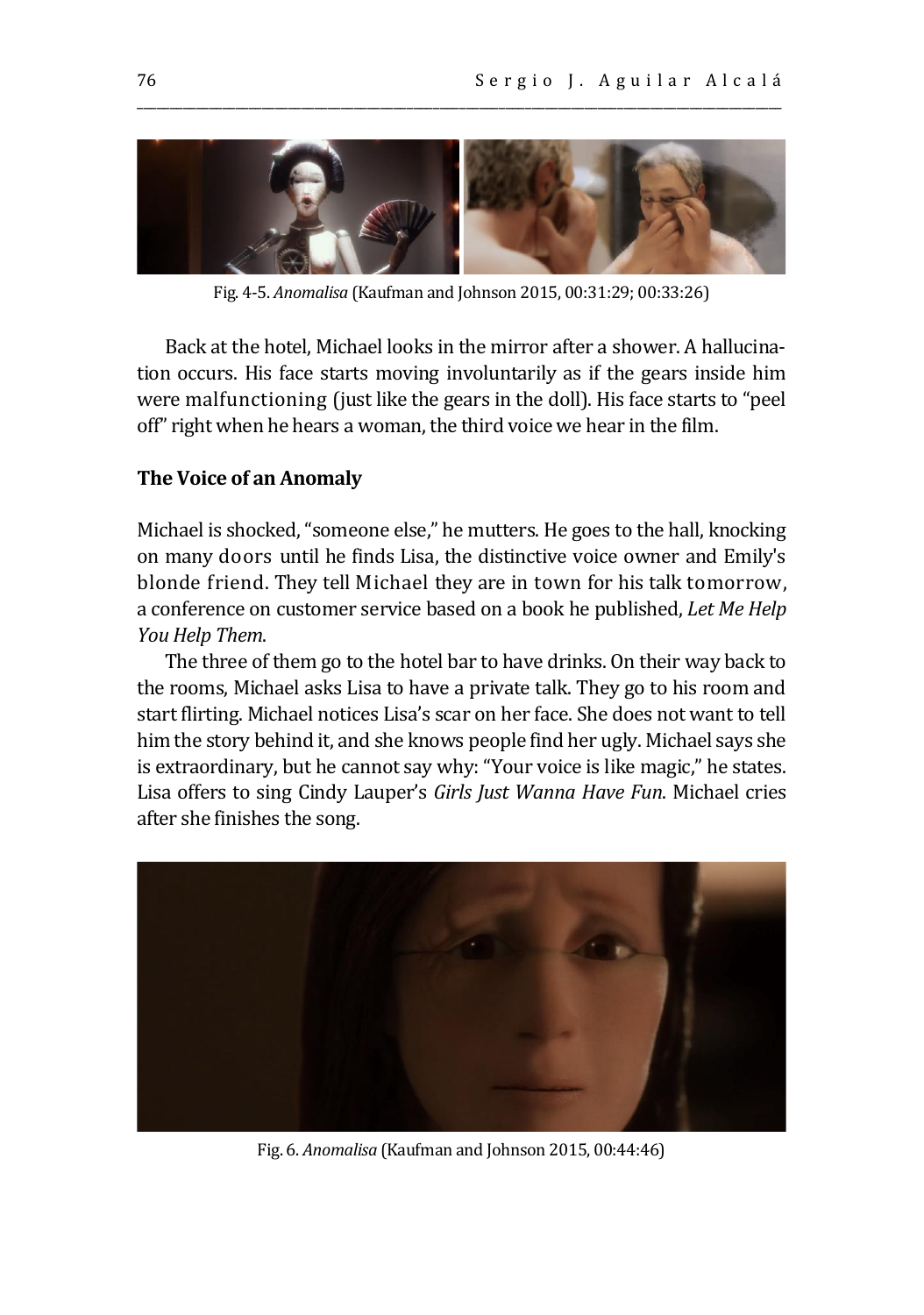They start to have sex in a kind of clumsy way. Lisa has not had sex in many years, and Michael is still confused because of her voice. She offers to sing Lauper's song again, now in Italian. We have another close-up of a mouth. The counter-shot is Michael looking.

\_\_\_\_\_\_\_\_\_\_\_\_\_\_\_\_\_\_\_\_\_\_\_\_\_\_\_\_\_\_\_\_\_\_\_\_\_\_\_\_\_\_\_\_\_\_\_\_\_\_\_\_\_\_\_\_\_\_\_\_\_\_\_\_\_\_\_\_\_\_\_\_\_\_\_\_\_\_\_\_\_\_\_\_\_\_\_\_\_\_\_\_\_\_\_\_\_\_



Fig. 7-8. *Anomalisa* (Kaufman and Johnson 2015, 00:53:15; 00:53:21)

These two shots are peculiar, one following the other, because it is here where we see Michael's attraction to the orifice of the voice: the mouth. For Chion (1999, 23), if the invisibility of the source that originates a voice is the basis of acousmatization, the opposite process, disacousmatization, renders visible such a source. Like a hole in the body, the mouth could be the point where the voice escapes, a crack that leaks the voice. Yes, unquestionably, some physical qualities of the voice come from the mouth,<sup>11</sup> but the voice as an object of psychoanalytical inquiry, the voice that is not studied by phonetics, does not come from the mouth:

Where does the voice come from? It comes from the innermost realm of our being, but at the same time it is something that transcends us, it is in ourselves more than ourselves, yet again, a beyond at our most intimate (Dolar 2006, 96).

It would be easy to think that the voice comes from the mouth, as Michael's obsessional look at Lisa's mouth shows. Nevertheless, we should keep in mind that the voice we are talking about, the one Michael is falling in love with, is a gap between our body and the Symbolic order in which our body is placed (this seems both true for Lacanian psychoanalysis and the film theory of the voice—Doane, Bonitzer and Chion—previously exposed). This gap exists insofar as, besides the qualities measurable by machines, something in the voice escapes what the subject is saying or the subject's intentions. There is something uncontrollable in the voice, some enjoyment the voice seems to be getting or providing beyond our control.

<sup>11</sup> Also from the stomach, our throat, and even, it could be argued, from other people's ears.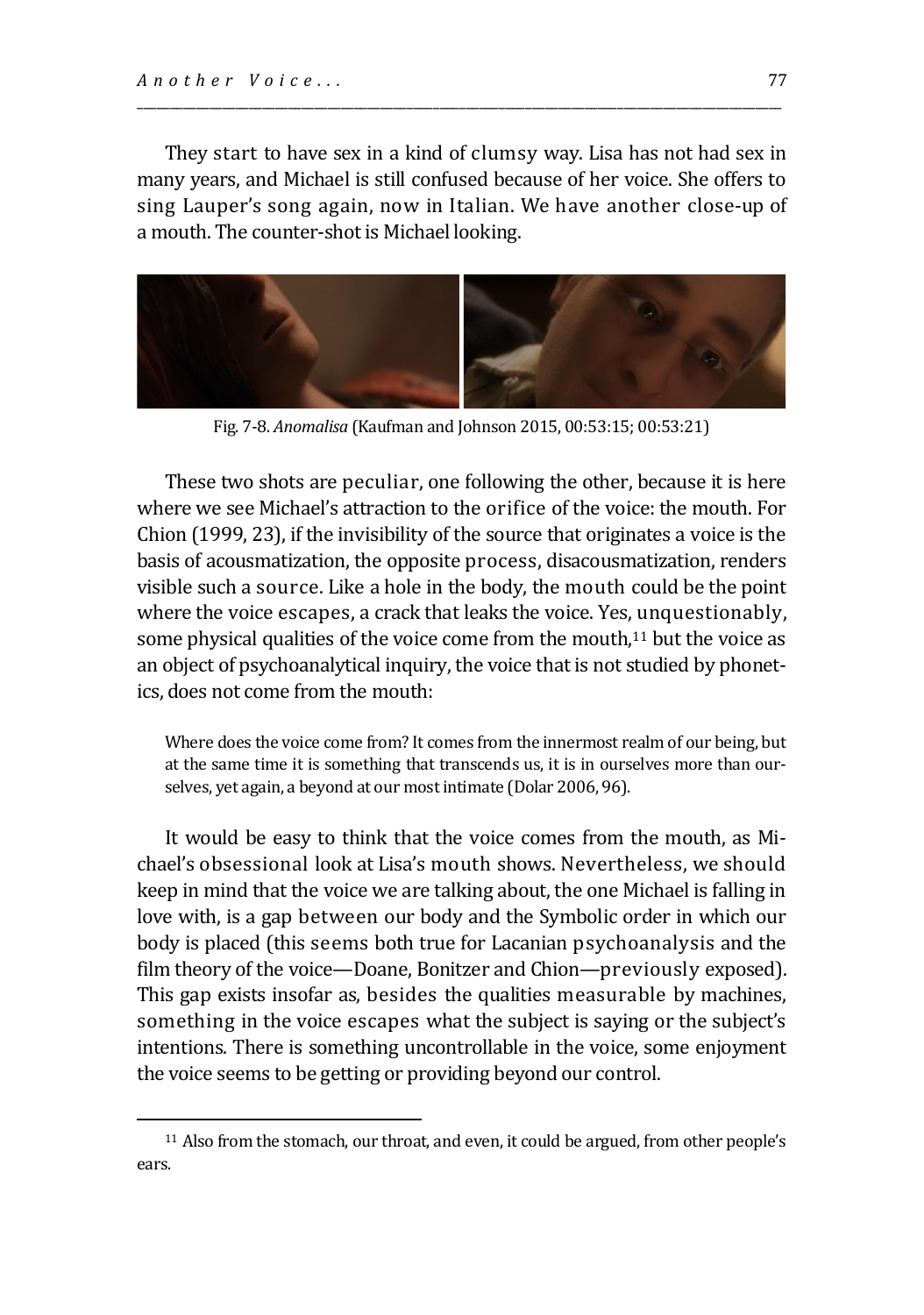For example, in the dialogue right after the Italian version of Lauper's song: Lisa says, "I love French and Italian the most. I don't like German, sounds mean to me." What does to "love" a language but to think that other languages sound "mean" signify? Do Germans think it sounds mean to say "Ich liebe dich" ("I love you")? Do French people think "Je te hais" ("I hate you") sounds lovely?

\_\_\_\_\_\_\_\_\_\_\_\_\_\_\_\_\_\_\_\_\_\_\_\_\_\_\_\_\_\_\_\_\_\_\_\_\_\_\_\_\_\_\_\_\_\_\_\_\_\_\_\_\_\_\_\_\_\_\_\_\_\_\_\_\_\_\_\_\_\_\_\_\_\_\_\_\_\_\_\_\_\_\_\_\_\_\_\_\_\_\_\_\_\_\_\_\_\_

This case is an example of the different words each of us enjoys saying or hates hearing in their materiality prior to their meaning. This sort of enjoyment is beyond the signification of the words, and it is what Lacan referred to as *lalangue*, a contraction of *la langue* (the speech, the tongue).

*Lalangue* is the evidence showing that we should see "the sign's subordination with respect to the signifier" (Lacan 1998, 101) to understand the nature of a language. This subordination means that words have materiality, manifested primarily in their sounds, which come before meaning, before what the words mean in a dictionary. *Lalangue* is the series of homophonies, vacillations, and word-plays proper to a tongue. It is the series of problems that arise from the sound-alike of words, beyond their specific meaning; equivocations that are proper to the specific languages, persisting in a language's history (Lacan 2001, 490).

For Dolar, *lalangue* is the privileged place where we can find the voice as what brings the body and the Other together: "To put it roughly, and in a simplified way, words, insofar as they serve as 'raw material' for unconscious processes, are treated as sonorous objects. What counts in them is their particular sonority, resonance, echoes, consonances, reverberations, contaminations" (Dolar 2006, 139).

This collection of contaminations creates a new meaning out of what seems nonsense. The voice is the vehicle of this collection, a sudden intrusion in the signifying chain in the Symbolic order: "The element of the voice, in the form of contingent and senseless co-sonance, unexpectedly runs amok and produces nonsense, which in the second step turns out to be endowed with an unexpected sense emerging from it" (Dolar 2006, 141). *Lalangue* is not composed of the physical aspects of the voice but of enjoyment beyond meaning that emerges only in meaning itself, a sort of negative dimension of meaning found within the meaning.

If *lalangue* is the sort of enjoyment we get from the contamination words get by their use, by putting them together, and "in this contamination a new formation is born—a slip, which may sound like nonsense but produces the emergence of another sense" (Dolar 2006, 140), now we can adequately understand the scene that gives the title to the movie. When Lisa says she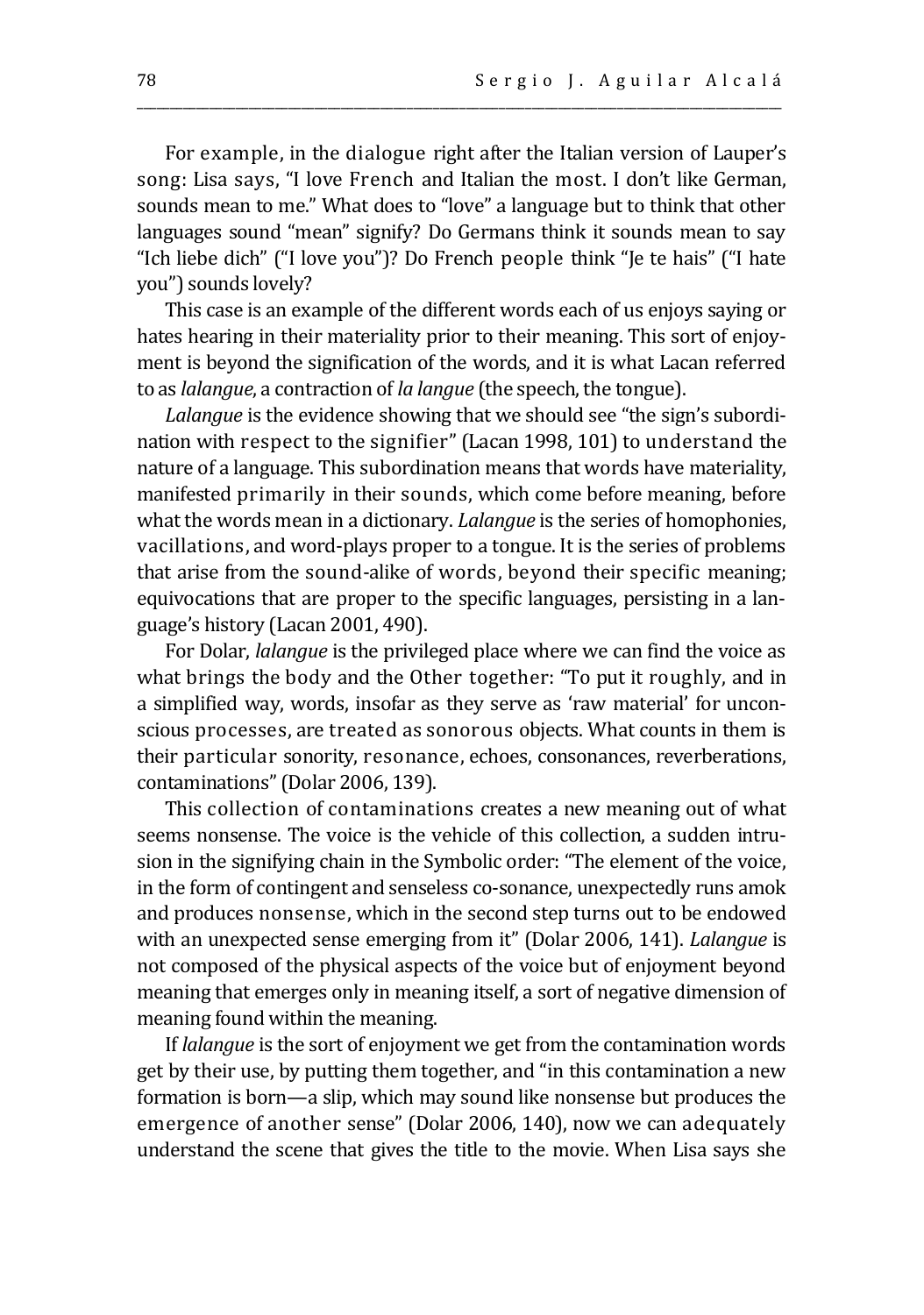likes the word "anomaly" and feels like one, Michael creates an example of *lalangue*: "Anomalisa" is the expression of enjoyment in the homophony proper to the voice, precisely what *Lisa* is for Michael in the movie an *anomaly*, a contingency, an unexpected presence that shatters his conception of the world.

\_\_\_\_\_\_\_\_\_\_\_\_\_\_\_\_\_\_\_\_\_\_\_\_\_\_\_\_\_\_\_\_\_\_\_\_\_\_\_\_\_\_\_\_\_\_\_\_\_\_\_\_\_\_\_\_\_\_\_\_\_\_\_\_\_\_\_\_\_\_\_\_\_\_\_\_\_\_\_\_\_\_\_\_\_\_\_\_\_\_\_\_\_\_\_\_\_\_

#### **The Commanding Voice of the Other**

Night shifts into the day. When the sun has risen, the room's phone rings. It is Lawrence Gill, the manager of the hotel. He asks Michel to come to his office to discuss "a matter of some delicacy." Michael goes to the basement and through a room full of secretaries.

He meets the manager in his office, a big basement with a hole in the middle. After some small talk, asking about his impressions of the fish tank, Michael loses his patience and asks what the problem is. Lawrence admits he has read his book, and productivity went up 90% (just the same figure Lisa used for the productivity at her workplace). Still a little intimidated, Lawrence tells Michael he knows that Lisa spent the night in his room, confesses his love for him, and asks him to have an affair with him *but not with Lisa*. Michael, angry and astonished, leaves, and when going through the room with the secretaries, they all tell him the same thing: "You can fuck me if you want, Mr. Stone. Just not Lisa!".

He goes through the stairs. In the hallway, he loses his jaw, just like in the mirror scene, seconds before listening to Lisa for the first time. A robotic-like skull underneath his face is revealed (just like the Japanese doll). The mouth moves at its own will as if *it* is trying to speak. He puts it back.



Fig. 9-10. *Anomalisa* (Kaufman and Johnson 2015, 01:07:19; 01:07:24)

He finds Lisa in his room and tries to convince her to escape with him. "They don't want us to be together, I think they'll kill you if they need to […] You are the only other person in the world!". People start knocking at the door, calling Michael by his name. He wakes up, and it was all a nightmare.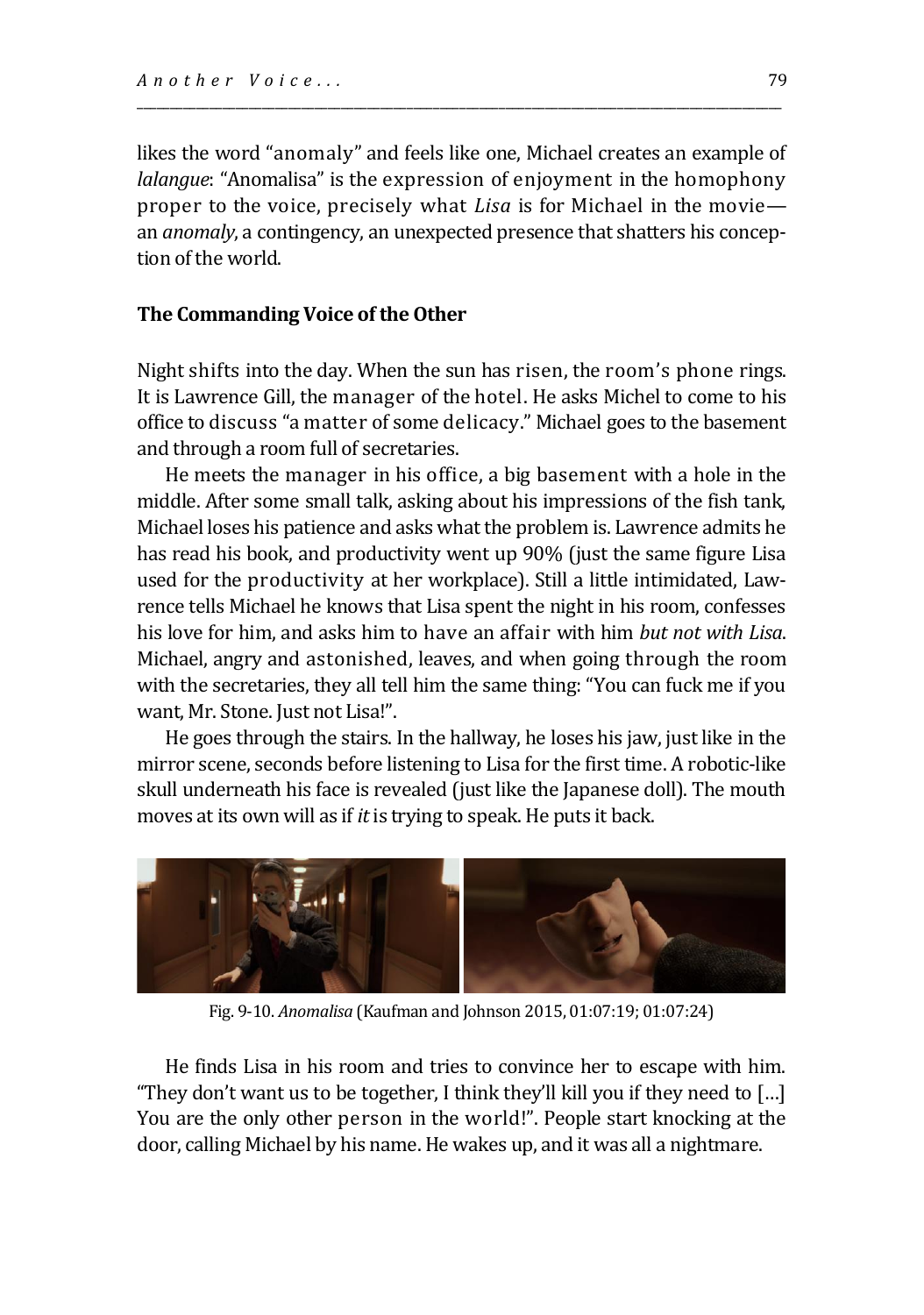While having breakfast, Michael tells Lisa he will leave his wife, that he is unhappy with his marriage and wants to be with her. They discuss this, and we get another close-up of Lisa's mouth while chewing.

\_\_\_\_\_\_\_\_\_\_\_\_\_\_\_\_\_\_\_\_\_\_\_\_\_\_\_\_\_\_\_\_\_\_\_\_\_\_\_\_\_\_\_\_\_\_\_\_\_\_\_\_\_\_\_\_\_\_\_\_\_\_\_\_\_\_\_\_\_\_\_\_\_\_\_\_\_\_\_\_\_\_\_\_\_\_\_\_\_\_\_\_\_\_\_\_\_\_



Fig. 11. *Anomalisa* (Kaufman and Johnson 2015, 01:11:26)

Michael asks her not to click the fork against her teeth. He also says she is "a little controlling" in explaining the separation to his son. Then, he complains that she is speaking with food in her mouth. Lisa apologizes for her table manners and suggests that they go to the zoo. At this moment, a generic voice is heard over her unique voice, both voices simultaneously. Michael tries to dismiss the matter, pointing to *an ache in his body* ("My stomach hurts. It feels empty. It's clenched"), but he cannot stop hearing both voices until in Lisa's last dialogue in this scene, we only hear the generic one.

How come Michael was so sure he was in love with Lisa and was even planning to leave his wife, yet a few minutes later, he is so disappointed as he hears the generic voice coming through Lisa's mouth? Why is Lisa sounding generic now? Is it because Lisa had the generic voice all along? Or perhaps something happened in the dream?

I have discussed the psychoanalytic account for *lalangue*, the privileged dimension that the voice enjoys. However, there is another place where psychoanalysis also recognizes a particular investment we have with a voice, what we call in our daily life "the voice of conscience":

[the voice of conscience] in which psychoanalysis was soon to recognize the voice of the superego—not just an internalization of the Law, but something endowed with a surplus that puts the subject into a position of ineradicable guilt: the more one obeys, the more one is guilty. To put it into the somewhat simplified form of a slogan: the surplus of the superego over the Law is precisely the surplus of the voice; the superego has a voice, the Law is stuck with the letter (Dolar 1996a, 14).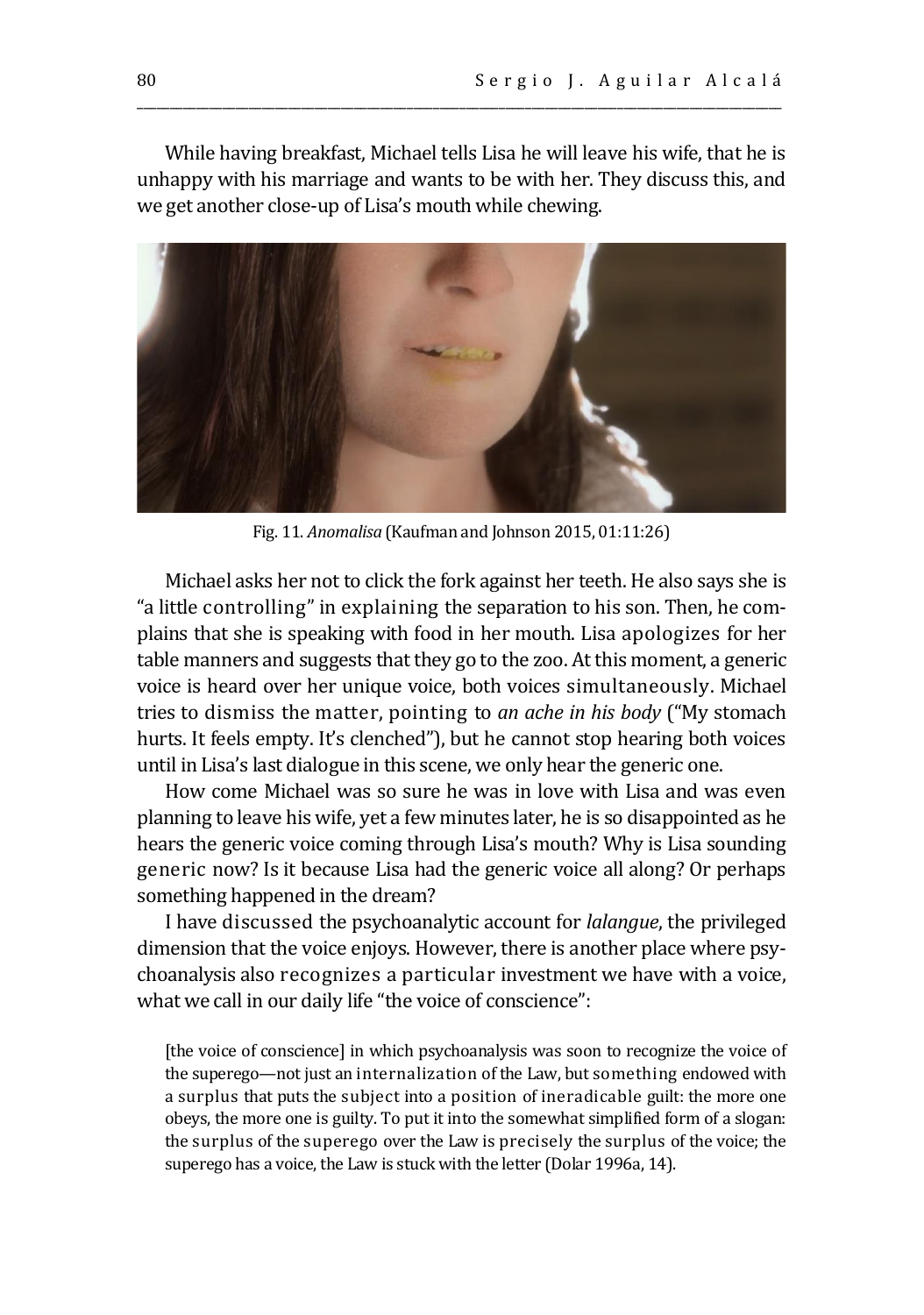Moreover, it is in the form of a dream, the fulfillment of a wish, where Michael stumbles upon the superego's voice, telling him not to have sex with Lisa. It is not in a pseudo-conservative way ("be faithful to your wife") but in consideration of what Lisa is to him: a crack in the Other. Her voice is the embodiment of the Lacanian *objet a*, the object cause of desire, and encountering with Lisa is encountering *the* object of enjoyment, encountering a hole in the Symbolic order, in the Other. It should be no surprise that the encounter with *objet a* is within a romantic encounter, for Lacan theorized its existence in the psychoanalytic love situation par excellence, transference, and characterized *objet a* as "the object that cannot be swallowed […] which remains stuck in the gullet of the signifier" (Lacan 1981, 270).

\_\_\_\_\_\_\_\_\_\_\_\_\_\_\_\_\_\_\_\_\_\_\_\_\_\_\_\_\_\_\_\_\_\_\_\_\_\_\_\_\_\_\_\_\_\_\_\_\_\_\_\_\_\_\_\_\_\_\_\_\_\_\_\_\_\_\_\_\_\_\_\_\_\_\_\_\_\_\_\_\_\_\_\_\_\_\_\_\_\_\_\_\_\_\_\_\_\_

Perhaps Michael fits the Žižekian definition of a psychotic. In a simplified understanding, a psychotic is someone who cannot access the "actual" state of things because some key signifier (the paternal metaphor, the Name-ofthe-Father) is missing, so the psychotic is excluded from the Symbolic order. Žižek continues:

However, the obverse of this exclusion, the inclusion, should also not be forgotten. Lacan pointed out that the consistency of our "experience of reality" depends on the exclusion of what he calls the *objet petit a* from it: in order for us to have normal "access to reality," something must be excluded, "primordially repressed." In psychosis, this exclusion is undone: the object [the gaze or the voice] is *included* in reality, the outcome of which, of course, is the disintegration of our "sense of reality," the loss of reality (Žižek 1996, 91).

Lisa's unique voice is an object that does not fit the established Symbolic order, and for Michael, this is a psychotic experience, for he cannot account for her voice in terms of stupidity, nonsense, or something for which his mantras for customer service can account. Lisa's voice is not lacking, but an unexplainable and dense presence and Michael's dream was a way to enable him to *not* deal with it, to return to a state where he could understand and deal with the Other. In a way, Lisa was too much otherness for Michael's (stupid yet functional) Symbolic order, manifested through her voice. The generic voice Michael hears in everyone is even more radical than Chion's *acousmêtre*, for it is undoubtedly a being that exists (we hear its voice), but one that has *no body*: it is in *every body*; and Lisa is, as Lacan might have put it, that object which cannot be swallowed, stuck in the gullet of that *acousmêtre*, a subject that creates an impasse in its smooth functioning.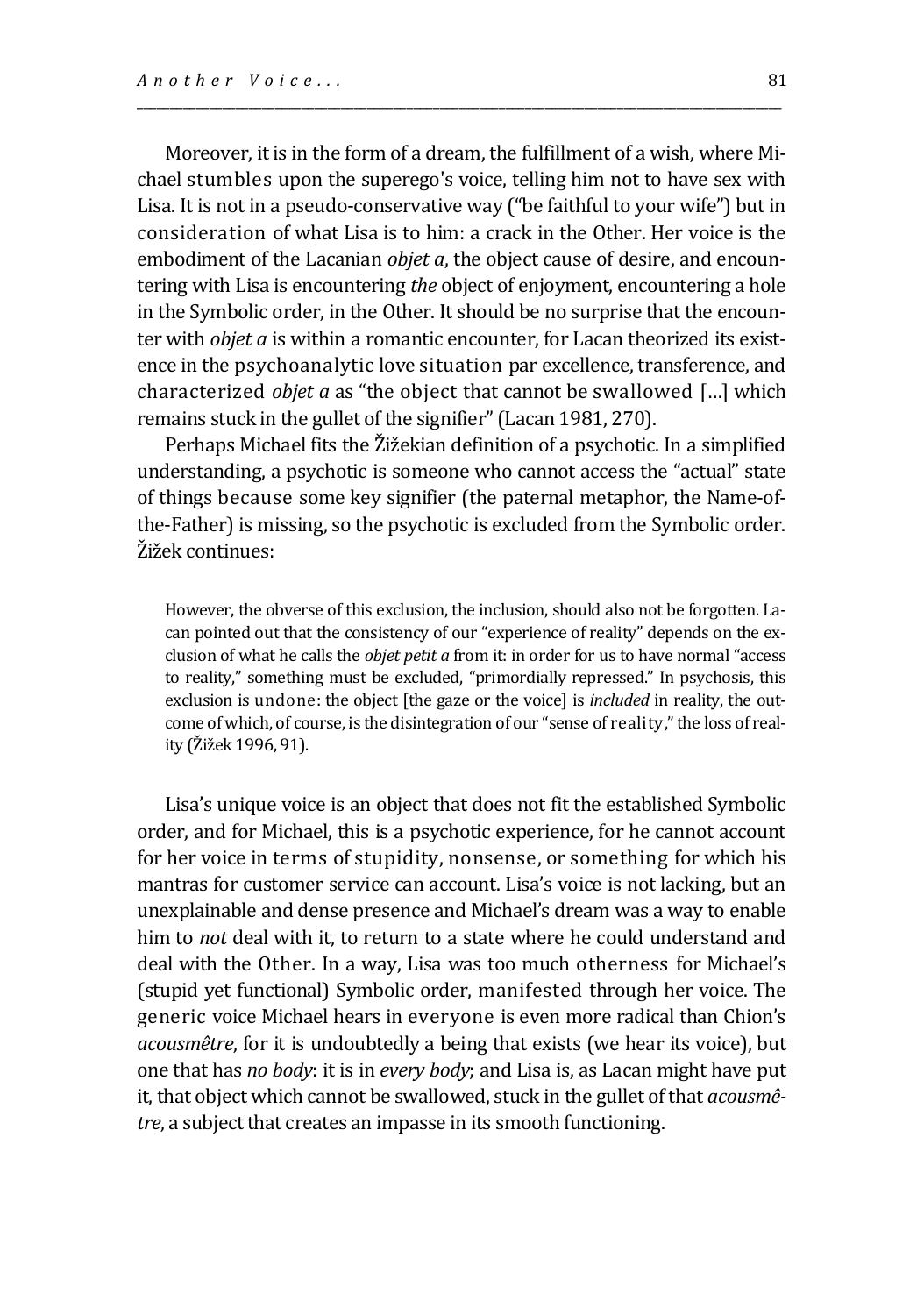Following the command of the superego, Michael conceals subjectivity in his everyday experience through the generic voice, and it is the command of the superego that again imposes the generic voice over Lisa's (in the breakfast scene) in order to keep the smooth functioning of the Other.

\_\_\_\_\_\_\_\_\_\_\_\_\_\_\_\_\_\_\_\_\_\_\_\_\_\_\_\_\_\_\_\_\_\_\_\_\_\_\_\_\_\_\_\_\_\_\_\_\_\_\_\_\_\_\_\_\_\_\_\_\_\_\_\_\_\_\_\_\_\_\_\_\_\_\_\_\_\_\_\_\_\_\_\_\_\_\_\_\_\_\_\_\_\_\_\_\_\_

Now, we can characterize what the voice in *Anomalisa* is in terms of the previous discussion on film theory. I stated above that, contrary to its normal use, *Anomalisa* is a movie where *the voice-off is visible within the frame*, for there is no one who has their own voice, but they all have *a generic voice* that stands for *a generic Other*. Now that we understand Michael's attempt to impose the generic voice over the people around him, we have an example of the singular experience suture mentioned at the beginning of this paper: a suture where the limits between the diegetic reality and the character's subjectivity collapse, and what makes *Anomalisa* so unique is that this happens with the sound. We have heard the film from Michael's ears, and it is a voice-off whose location is within the main character's psyche and taints the diegetic reality.

#### **The Voice of the Individual**

At his talk, Michael looks pretty nervous, unable to concentrate. The quiet audience (Emily and Lisa in the middle) and bright lights disturb him. He tries to deliver his speech but cannot. He dedicated his career to building a name as an expert in customer service, this area of the capitalism of goods and services where "each customer is treated as an individual," as he says, and the problem with that is that there is no individuality at all. Michael says:

Always remember, the customer is an individual. Just like you. Each person you speak to has had a day. Some of their days have been good, some bad, but they've all had one. Each person you speak to has had a childhood. Each has a body. Each body has aches. What is it to be human? What is it to ache? What is it to be alive?

It is *in the body* where he feels the unbearable Other, just as it was in his body where he located the pain of Lisa's voice transformation. Again, the voice bridges the gap between the body and the Other, which is both *inside* and *outside* of them. The voice is at the same time *excessive* and *missing from* the body.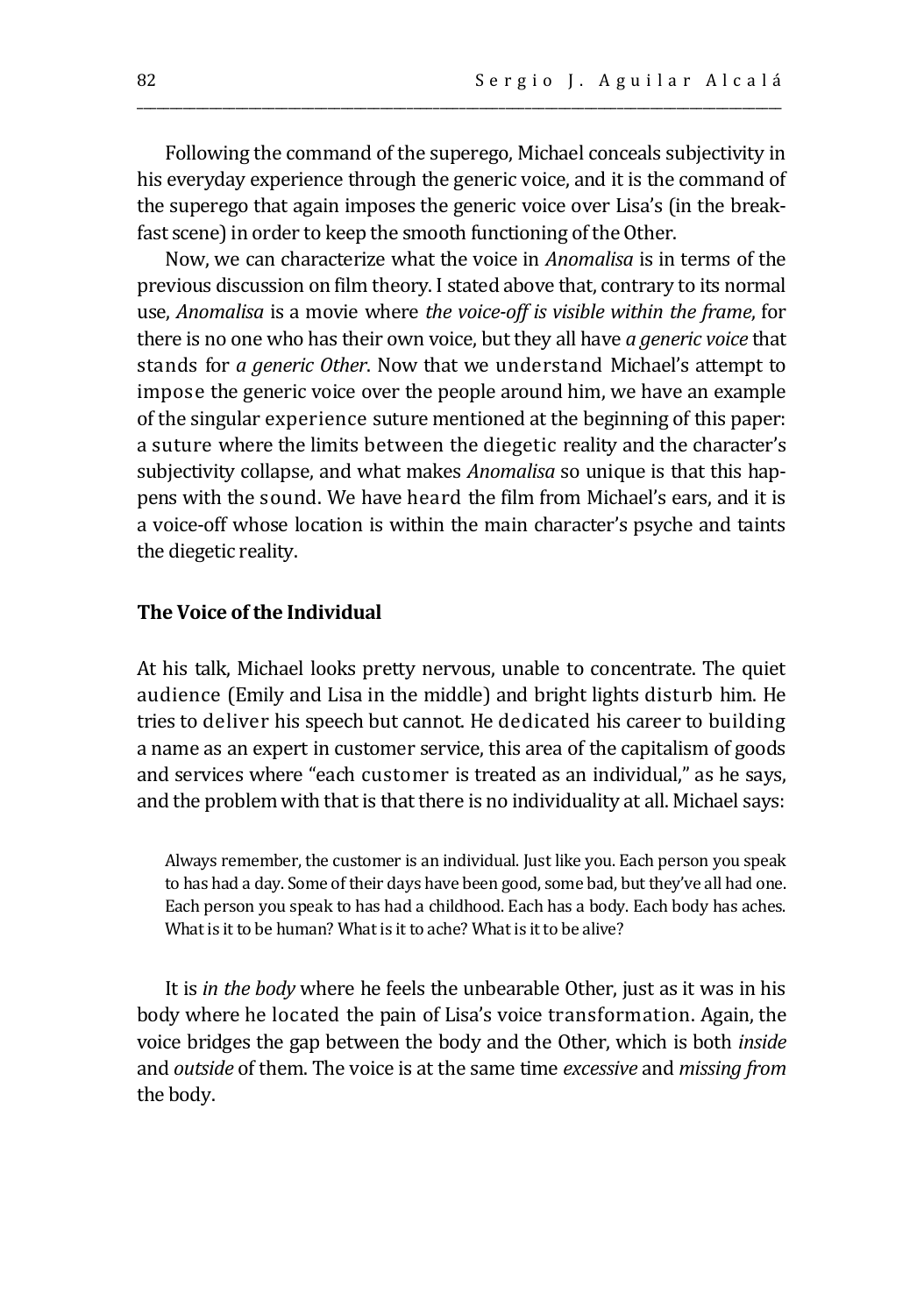Before he cracks in front of the audience, Michael mentions his antidepressants. Another close-up of a mouth: "Is it the Zoloft,<sup>12</sup> Dr. Horowitz? Is it the Zoloft?". The subtle laugh from the beginning is heard again. Who is laughing? We should venture: it is the superego. The excessiveness of the laugh is the correlate of the superego injunctions, an excessiveness that pills cannot control.

\_\_\_\_\_\_\_\_\_\_\_\_\_\_\_\_\_\_\_\_\_\_\_\_\_\_\_\_\_\_\_\_\_\_\_\_\_\_\_\_\_\_\_\_\_\_\_\_\_\_\_\_\_\_\_\_\_\_\_\_\_\_\_\_\_\_\_\_\_\_\_\_\_\_\_\_\_\_\_\_\_\_\_\_\_\_\_\_\_\_\_\_\_\_\_\_\_\_



Fig. 12. *Anomalisa* (Kaufman and Johnson 2015, 01:17:00)

Back at home, Michael is welcomed with a surprise party. He is furious and asks Donna, his wife, who she is. She responds: "I don't know who I am. I mean, who are you? Who is anyone? Who could answer that question?" Michael is left alone in the living room, listening to the Japanese doll singing. This song is from the fourth voice in the film: one that comes from a doll whose mechanic interior is exposed.



Fig. 13. *Anomalisa* (Kaufman and Johnson 2015, 01:22:05)

<sup>12</sup> A famous antidepressant.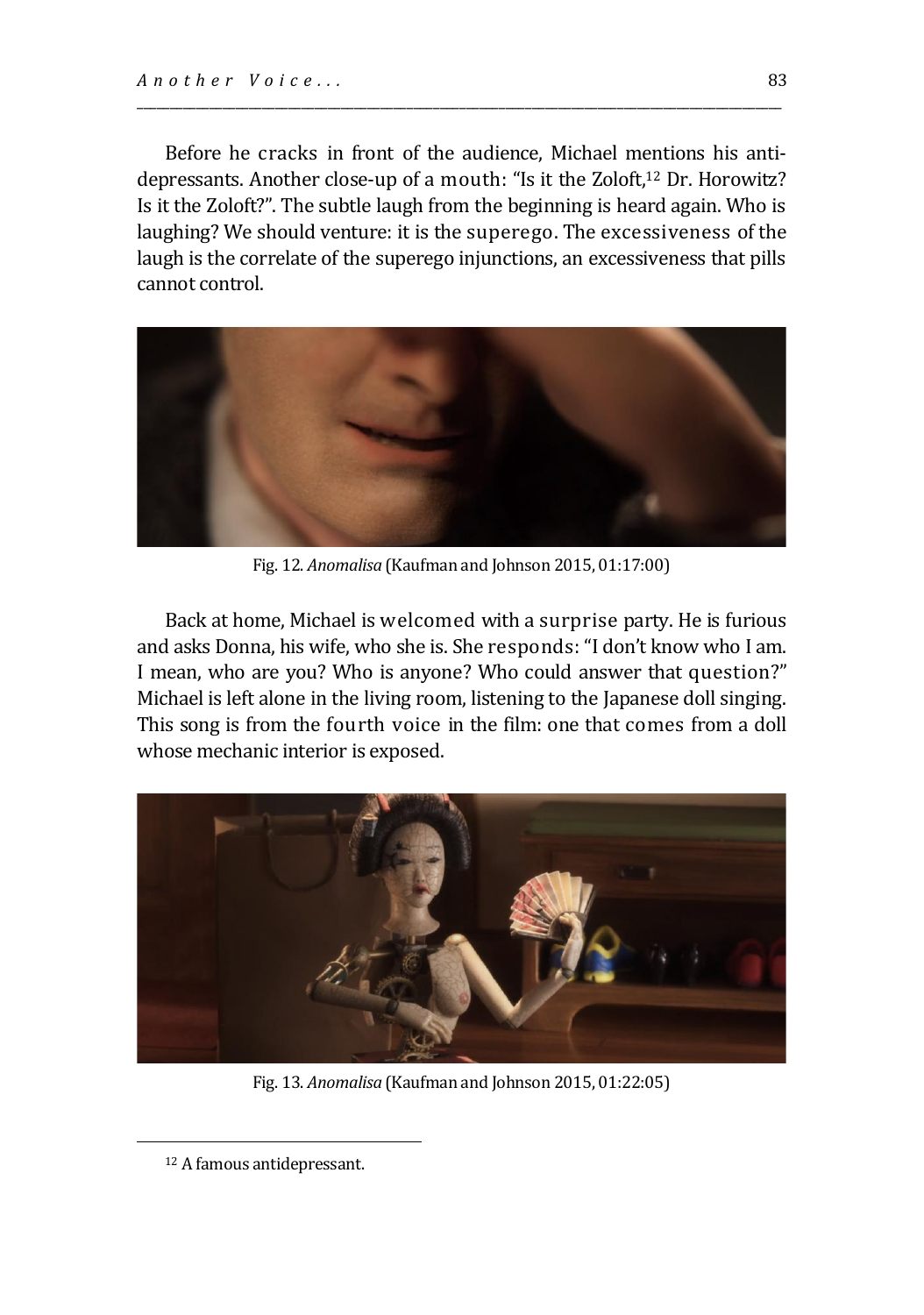As the camera zooms out, leaving Michael alone in his house full of guests, listening to the doll, we start hearing the generic voice of Lisa as a bridge between Michael's loneliness and Lisa's trip back home. Lisa is writing a letter in a car, with Emily driving. Gradually, the generic voice fades, and her unique voice comes to the front. Unlike the letter that opened the film, in this one, she says a kind goodbye to Michael, wishing to meet him again under better circumstances. She signs as Anomalisa.

\_\_\_\_\_\_\_\_\_\_\_\_\_\_\_\_\_\_\_\_\_\_\_\_\_\_\_\_\_\_\_\_\_\_\_\_\_\_\_\_\_\_\_\_\_\_\_\_\_\_\_\_\_\_\_\_\_\_\_\_\_\_\_\_\_\_\_\_\_\_\_\_\_\_\_\_\_\_\_\_\_\_\_\_\_\_\_\_\_\_\_\_\_\_\_\_\_\_



Fig. 14-15. *Anomalisa* (Kaufman and Johnson 2015, 01:22:45; 01:22:54)

She looks at Emily on her left. Emily looks back, and her face is not the generic face we see throughout the film. Again, this exchange confirms that the movie is told from the subjectivity of Michael. The film ends.

#### **From the Voice of the Other to the Voice of the other**

Perhaps I should confess that I felt something uncanny the first time I saw the movie. I could not precisely point it out. I did not know what was in the film that made me skeptical and uneasy. It was not until I read about the cast after watching it that I realized one actor (Tom Noonan) was voicing almost every character.

I think this should not be kept at bay because, in the end, both watching and analyzing films are singular aesthetic and intellectual experiences. I believe that this sensation of not feeling comfortable yet still watching, or being attracted to something without knowing what that is, is how we precisely experience love: love works because there are no reasons to love, no objective rules that can regulate *why* you love someone. To love is to fall into a contingent trap that retroactively connects and provides reasons for the trap itself, "the junction of a contingent exterior with the most intimate interior" (Dolar 1996b, 129).

As the theoretical discussion showed, the voice is the leftover of our process of symbolic adaptation. It is something found outside of our body and reveals, at the same time, something so intimate to us. There is a dimension, in Lacanian theory, of the collapse between the interior and exterior: *exti-*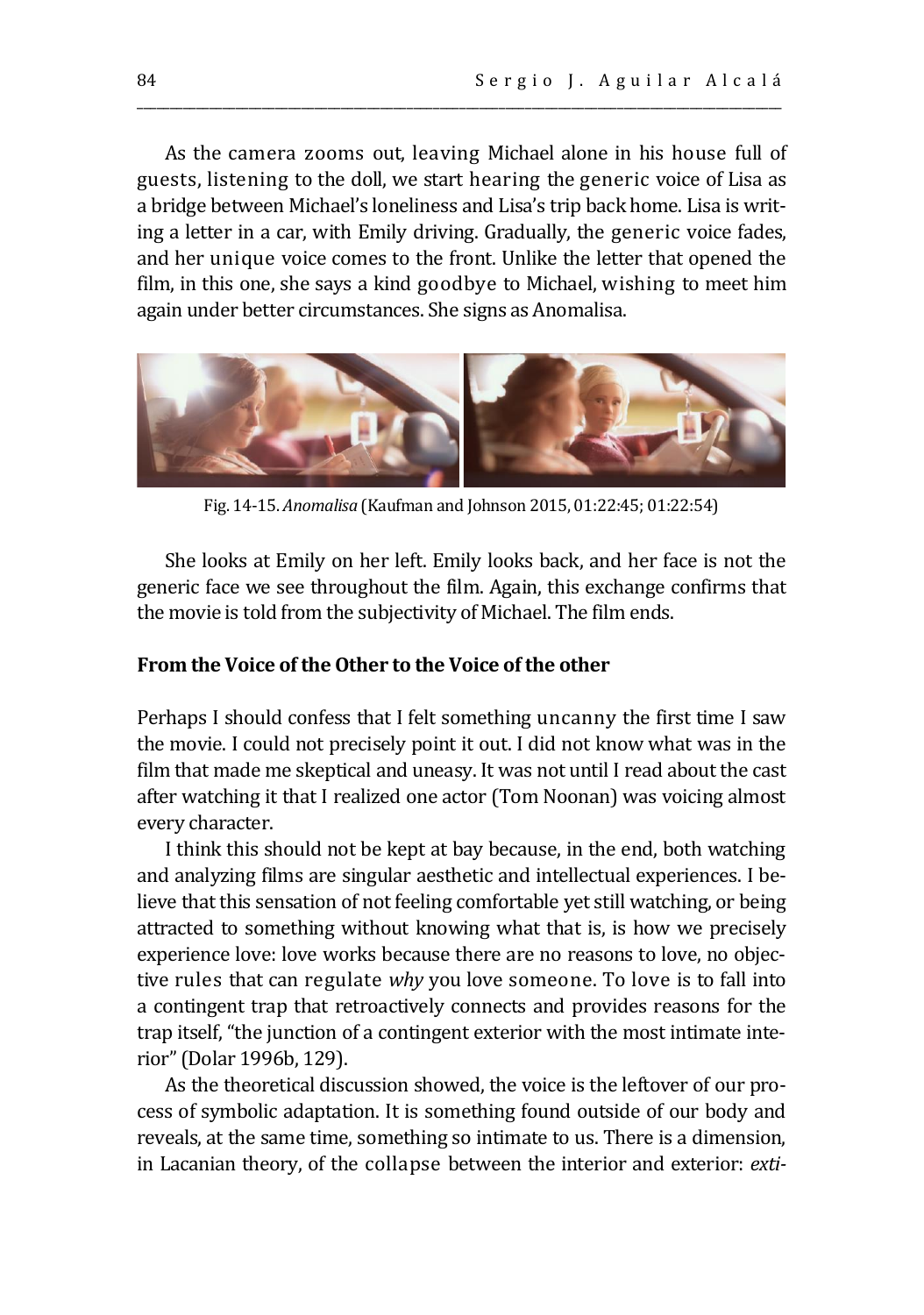*macy*. <sup>13</sup>Extimacy does not simply render our most hidden core visible. Our most hidden core is to be found outside of ourselves. Furthermore, the suture of singular experience in cinema could render visible this precise dimension: it is in the diegetic reality where we find echoes of the hidden subjectivity; at the same time, it is in the most interior subjectivity where we can find the most external reality.

\_\_\_\_\_\_\_\_\_\_\_\_\_\_\_\_\_\_\_\_\_\_\_\_\_\_\_\_\_\_\_\_\_\_\_\_\_\_\_\_\_\_\_\_\_\_\_\_\_\_\_\_\_\_\_\_\_\_\_\_\_\_\_\_\_\_\_\_\_\_\_\_\_\_\_\_\_\_\_\_\_\_\_\_\_\_\_\_\_\_\_\_\_\_\_\_\_\_

It is easy to see the relation between the Lacanian extimacy and the Freudian uncanny. We stumble upon the uncanny when we encounter something simultaneously familiar and strange, i.e., a collapse of the boundaries between things we know and things we do not know. Even though the uncanny has historically been studied, especially in the realm of fantasy and horror, we can also see love as an uncanny experience: we feel at home with the loved one and, at the same time, we are on the verge of the abyss of the unknown. Moreover, the trick psychoanalysis reminds us of is that when we fall into (the abyss of) love, we should learn to discern the moments when we are listening to the commanding voice of the Other from the moments when we encounter the nonsensical voice of the other. It is a choice between the Other and the other; it is an ethical decision that shapes our everyday life beyond an aesthetic decision for cinematic purposes.

#### Bibliography

- 1. BBC Studios (2014, September 8), "Dummy Hypnotises Ventriloquist", *Live at the Apollo, BBC Comedy Greats*, [online] https://www.youtube.com/watch?v=Vbd0FcnF fO0 [accessed February 18, 2022].
- 2. Bonitzer Pascal (1986), "The Silence of the Voice (*A propos* of *Mai 68* by Gudie Lawaetz)", [in:] P. Rosen (ed.), *Narrative, Apparatus, Ideology*, Columbia University Press: New York, pp. 319-334.
- 3. Boully Fabien (2008), "Marionnettes fantasmatiques: répétition d'un spectacle de marionnettes dans *Liberté, la nuit* de Philippe Garrel (1983)", [in:] L. Schifano (ed.), *La vie filmique des marionnettes*, Presses Universitaires de Paris: Nanterre, pp. 277-292.
- 4. Chion Michel (1999), *The Voice in Cinema*, Columbia University Press: New York.
- 5. Doane Mary Ann (1986), "The Voice in the Cinema: The Articulation of Body and Space", [in:] P. Rosen (ed.), *Narrative, Apparatus, Ideology*, Columbia University Press: New York, pp. 335-348.
- 6. Dolar Mladen (1996a), "The Object Voice", [in:] R. Salecl and S. Žižek (eds.), *SIC 1. Gaze and Voice as Love Objects*, Duke University Press: Durham, pp. 7-31.

<sup>13</sup> It was Jacques-Alain Miller (2010) who elevated this Lacanian neologism to the category of a concept.